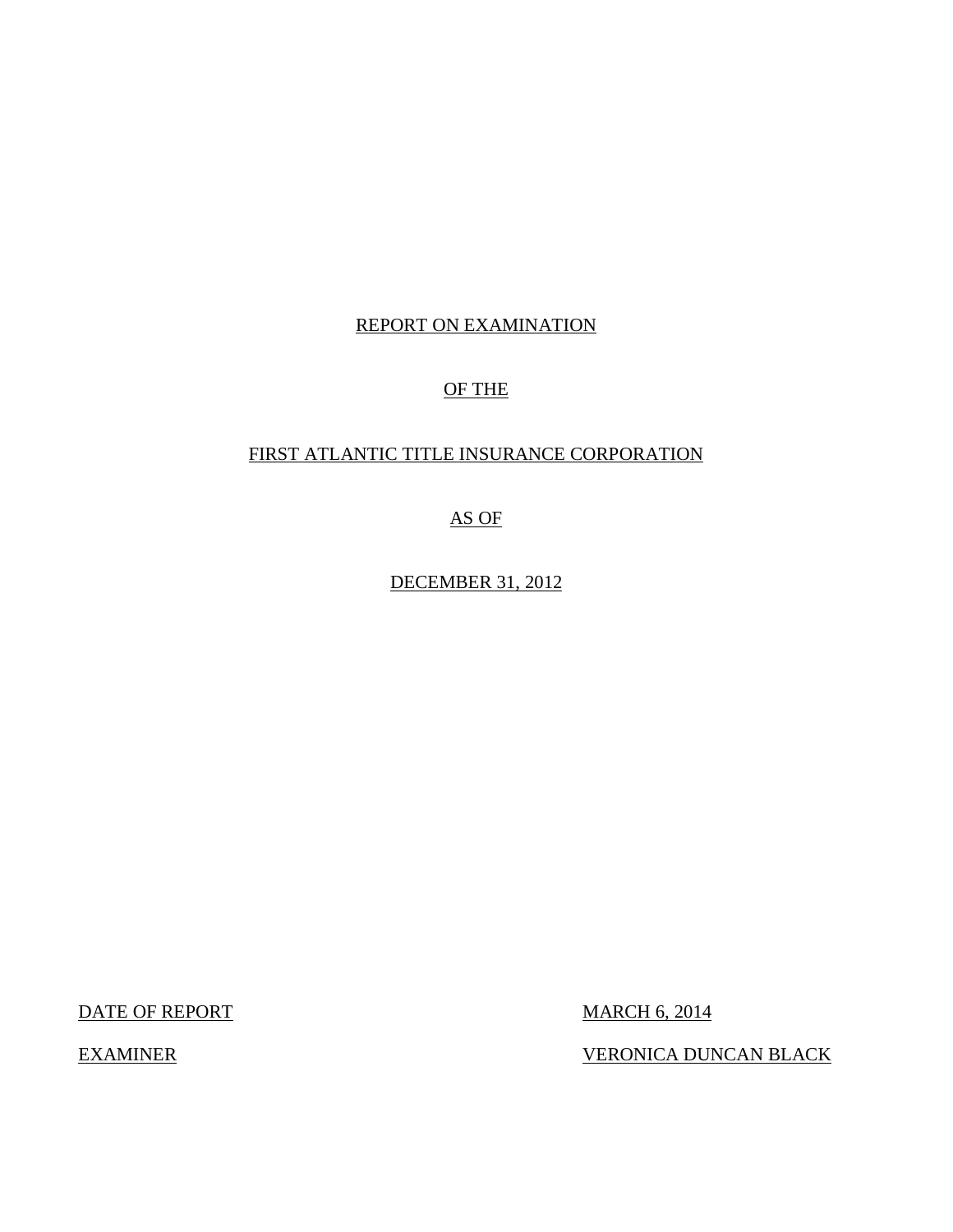# TABLE OF CONTENTS

# **ITEM NO.** [1. Scope of Examination 2](#page-3-0) [2. Description of Company 2](#page-3-0) 3. Financial Statements 6 4. Compliance with prior report on examination **1** and 1 and 1 and 1 and 1 and 1 and 1 and 1 and 1 and 1 and 1 and 1 and 1 and 1 and 1 and 1 and 1 and 1 and 1 and 1 and 1 and 1 and 1 and 1 and 1 and 1 and 1 and 1 and 1 and [4. Summary of comments and recommendations 7](#page-8-0) PAGE NO. [A. Management 2](#page-3-0)<br>B. Territory and plan of operation 4 [B. Territory and plan of operation 4](#page-5-0)<br>C. Reinsurance 4 C. Reinsurance [D. Holding company system 4](#page-5-0) A. Balance sheet 6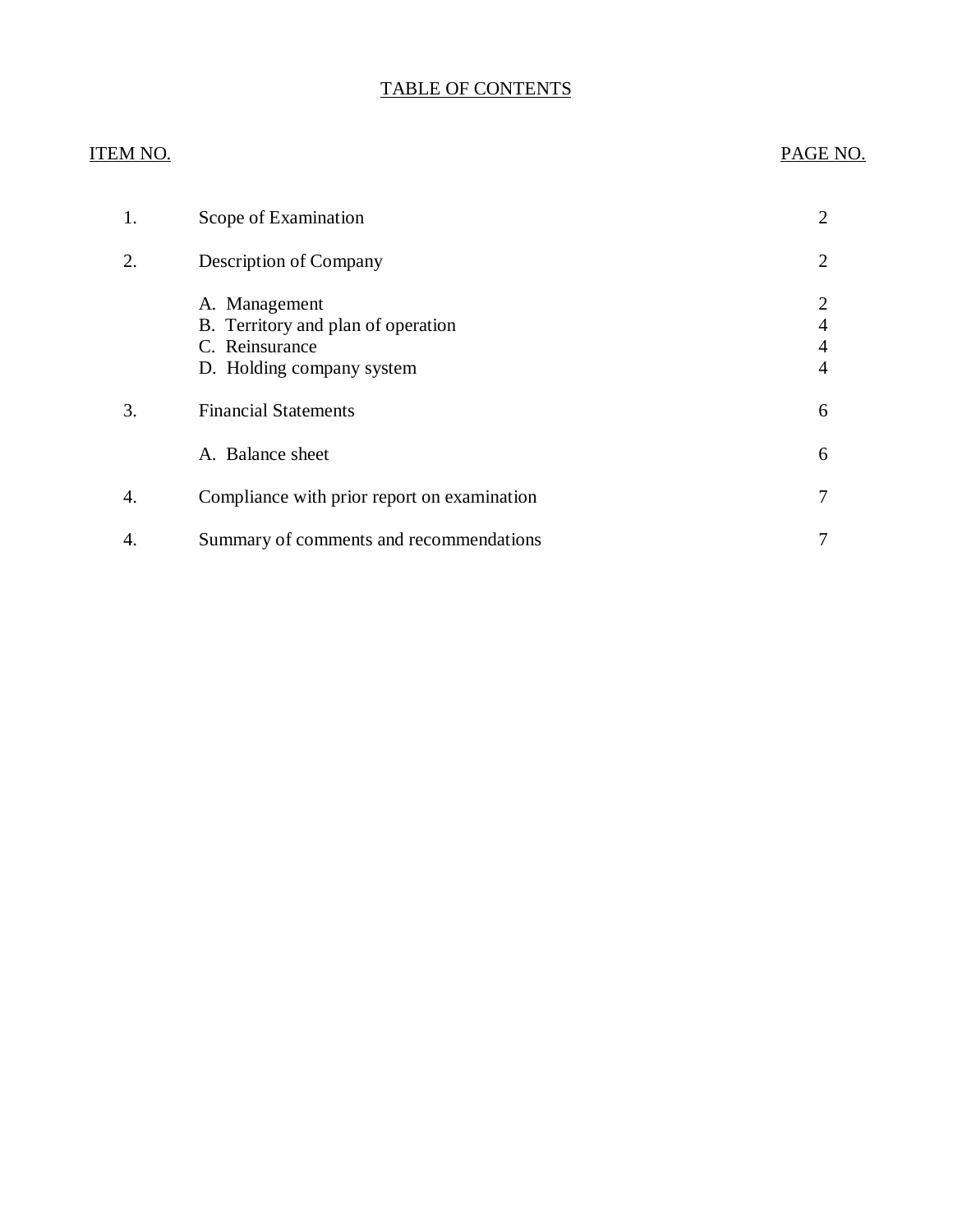

# NEW YORK STATE *DEPARTMENTof*  FINANCIAL SERVICES

Andrew M. Cuomo

Benjamin M. Lawsky Governor Superintendent Superintendent Superintendent Superintendent Superintendent Superintendent Superintendent

March 6, 2014

 Honorable Benjamin M. Lawsky Superintendent of Financial Services Albany, New York 12257

Sir:

 Pursuant to the requirements of the New York Insurance Law, and in compliance with the instructions contained in Appointment Number 31065 dated November 18, 2013, attached hereto, I have made an examination into the condition and affairs of First Atlantic Title Insurance Corporation as of December 31, 2012, and submit the following report thereon.

 Wherever the designation "the Corporation" appears herein without qualification, it should be understood to indicate First Atlantic Title Corporation.

 Wherever the term "Department" appears herein without qualification, it should be understood to mean the New York State Department of Financial Services.

 Service, located at One State Street, New York, New York 10004. The examination was conducted at the office of the New York State Department of Financial

The Company's books and records are located at 10 East 39<sup>th</sup> Street, New York, New York 10016.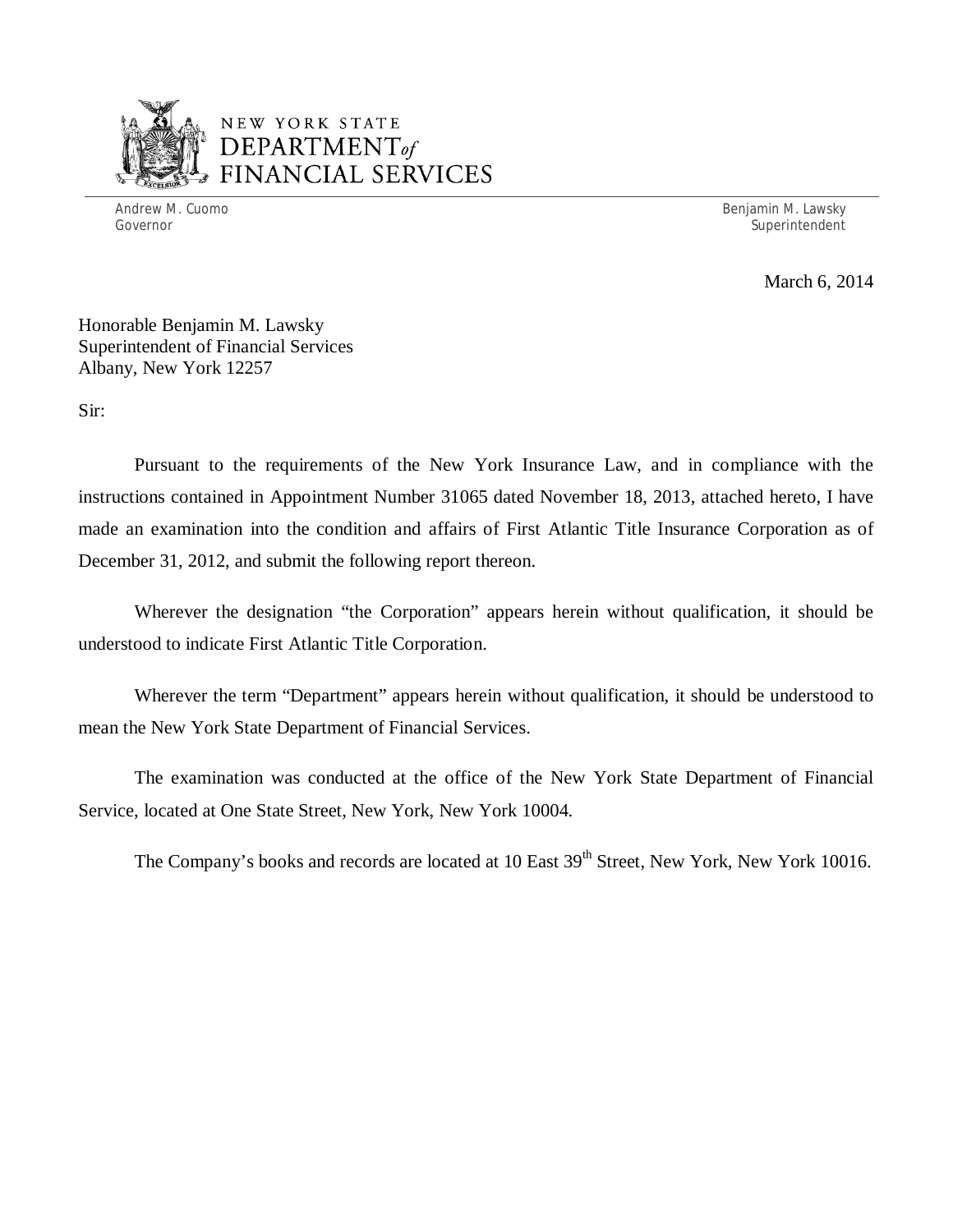#### **1. SCOPE OF EXAMINATION**

<span id="page-3-0"></span> insurer. The previous examination was conducted as of December 31, 2007. This examination covered the 5-year period from January 1, 2008 through December 31, 2012, and was limited in scope as to specific balance sheet items. The targeted examination review by this Department included an analysis and verification of the Corporation's invested assets and statutory premium reserves. Transactions occurring subsequent to this period were reviewed where deemed appropriate by the examiner. The Department has performed an individual examination of the Corporation*,* a single-state

 report comments and recommendations were deemed irrelevant. The Corporation stopped writing business in the first quarter of 2013; therefore, the prior

 scope examination instructions, financial statements, and comments on those matters that involve departures from laws, regulations or rules, or that are deemed to require explanation or description. This report on examination is confined to the target areas investigated pursuant to the limited

#### **2. DESCRIPTION OF COMPANY**

 The First Atlantic Title Insurance Corporation was incorporated under the laws of the State of New York on November 10, 1988, under the provisions of Article 64 of the New York Insurance Law. The Corporation became licensed on June 4, 1991 and commenced business on the same day.

 Capital paid in is \$500,000 consisting of 200 shares of \$2,500 par value per share common stock. Gross paid in and contributed surplus is \$250,000. Gross paid in and contributed surplus and capital paid in have remained the same since the previous report on examination. As of the examination date, the Corporation had 200 authorized shares of common stock, of which, 195 were outstanding. In January 2009, Mr. Allan Goldstein, a current board member, sold his 5 shares of common stock back to the Corporation. The Corporation reports those 5 shares as Treasury stock.

#### A. Management

 Pursuant to the Corporation's charter and by-laws, management of the Corporation is vested in a board of directors consisting of not less than seven nor more than fourteen members. At December 31, 2012, the board of directors was comprised of the following six members: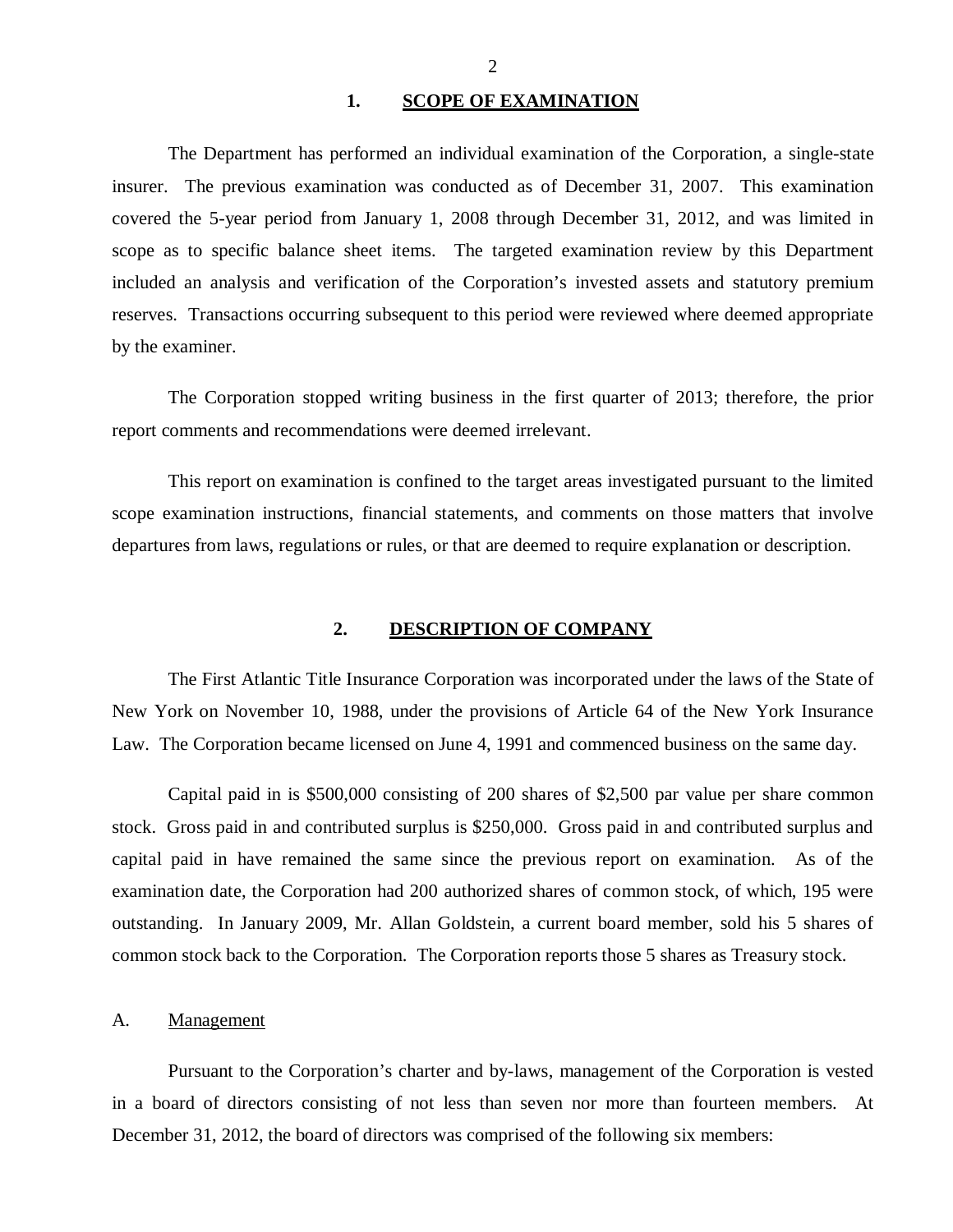Allan Goldstein **Retired** Spencertown, NY

**Barry Bailin** Englewood Cliffs, NJ NATO

White Plains, NY Cindy Lynn Gottshall Secretary/Treasurer,

**Chester John Gottshall** White Plains, NY

 Irwin Haims President, Woodmere, NY

Woodmere, NY

Name and Residence **Principal Business** Affiliation

Barry Bailin Computer Technician,

First Atlantic Title Insurance Corporation

 Chester John Gottshall Electronic Technician, White Plains, NY Westchester Television Services

First Atlantic Title Insurance Corporation

Irving Port **Attorney** and Certified Public Account, Woodmere, NY Port, Rella & Company

 Pursuant to Section 6402(e) of the New York Insurance Law, a title insurance corporation is subject to the following provisions with regard to the composition of its board of directors:

 Its directors shall be natural persons, not less than seven in number, all citizens of the United States, a majority of whom shall be citizens and residents of this state at the time of their election and during their continuance in office.

 2011. It is recommended that the Corporation maintain the minimum required number of directors pursuant to its by-laws and Section 6402(e) of the New York Insurance Law. The Corporation has not maintained seven directors since the passing of Mrs. Sally Port in

As of December 31, 2012, the principal officers of the Corporation were as follows:

| Name                 | Title                   |
|----------------------|-------------------------|
| Irwin M. Haims       | President               |
| Cindy Lynn Gottshall | Secretary and Treasurer |
| Chester J. Gottshall | Vice President          |

 employees of the Corporation. The business and affairs of the Corporation are managed by Port Abstract Inc., which is owned by Peter Port, who is the son of Mr. Irving Port, the principal shareholder of the Corporation. As an agent of the Corporation, Port Abstract Inc. received a commission rate of 82% of the gross premiums written. Peter Port does not own any shares of the The officers listed above and in the Annual Statement filed with the Department are not Corporation.

3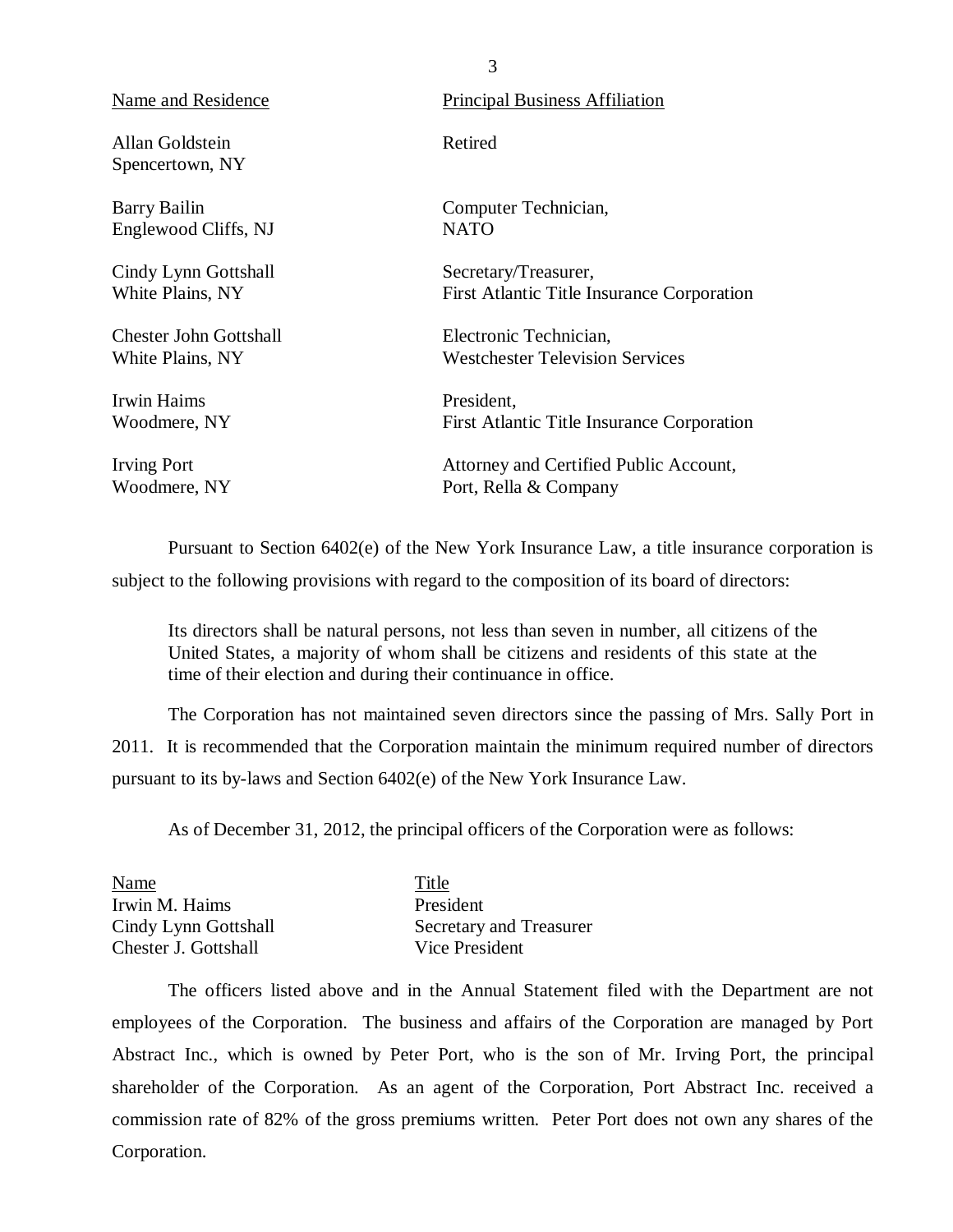#### <span id="page-5-0"></span>B. Territory and Plan of Operation

 New York. As of the examination date, the Corporation was authorized to transact the business of title insurance, as defined in paragraph 18 of Section 1113(a) of the New York Insurance Law. The Corporation was organized pursuant to Article 64 of the New York Insurance Law. As of December 31, 2012, the Corporation was licensed to write business only in the state of

 Based on the lines of business for which the Corporation is licensed and its current capital structure, and pursuant to the requirements of Article 64 of the New York Insurance Law, the Corporation is required to maintain a minimum surplus to policyholders in the amount of \$500,000.

 Corporation was primarily engaged in the business of issuing title insurance policies and performing other title-related services, such as: escrow, collection, and trust activities in connection with real estate transactions. These services were provided primarily through independent abstract companies. The Corporation ceased writing business in the first quarter of 2013. Prior to 2013, the

#### C. Reinsurance

The Corporation does not engage in any type of reinsurance transactions.

#### D. Holding Company System

 Insurance Law, with Irving Port as the ultimate controlling person by virtue of his ownership of 71.79% of the outstanding shares of the Corporation. The Corporation is deemed a controlled insurer pursuant to Article 15 of the New York

The following represents the ownership interests in the Corporation as of December 31, 2012:

| Shareholder         | No. of Shares outstanding | Percentage of ownership |
|---------------------|---------------------------|-------------------------|
| <b>Irving Port</b>  | 140                       | 71.79%                  |
| Cindy Gottshall     | 10                        | 5.13%                   |
| <b>Barry Bailin</b> | 30                        | 15.38%                  |
| Debora Schwartz     | 5                         | 2.56%                   |
| Barbara Bailin      | 5                         | 2.56%                   |
| Irwin Haims         | 2.5                       | 1.28%                   |
| Alvin M. Glasser    | 2.5                       | 1.28%                   |
| Total               |                           | 100.00%                 |

4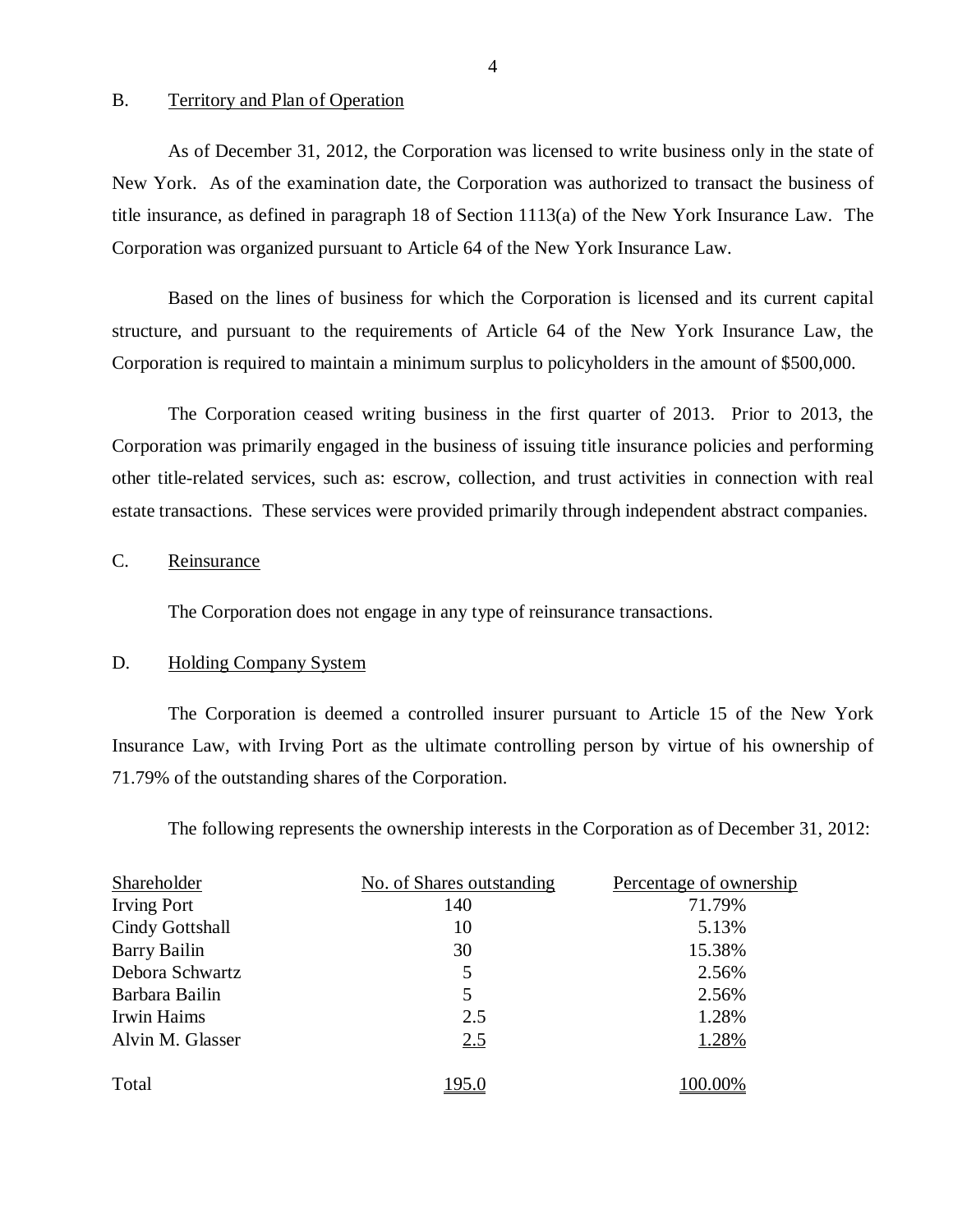As noted in Item 2 of this report, Mr. Allan Goldstein, a current board member, sold his 5 voting shares of common stock, or 2.5% interest, back to the Corporation in January 2009. This transaction reduced the number of outstanding voting shares from 200 to 195.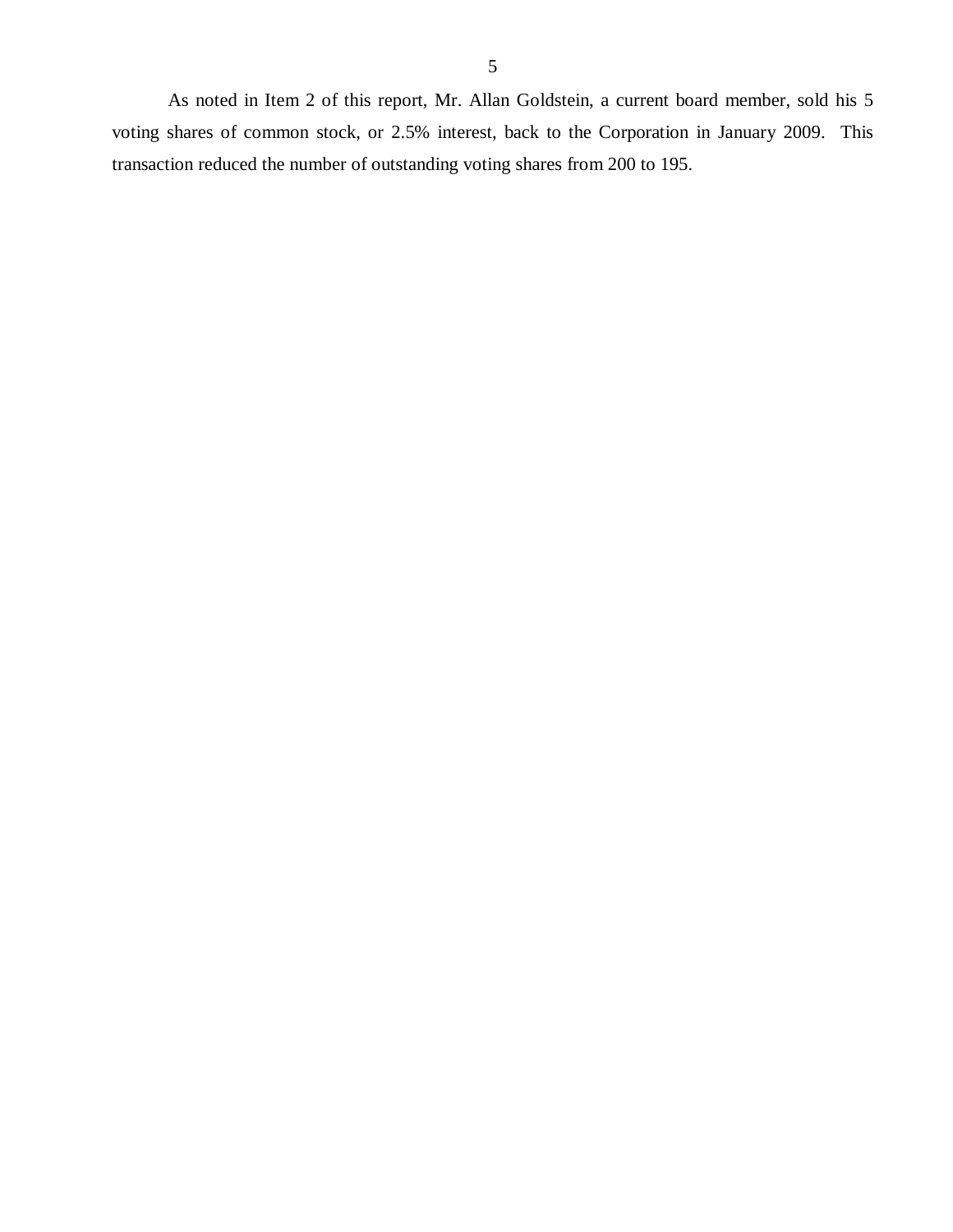# **3. FINANCIAL STATEMENTS**

#### A Balance Sheet

 December 31, 2012 as determined by this examination and as reported by the Corporation: The following shows the assets, liabilities and surplus as regards policyholders as of

|                                                                                                         |           | Examination       |              |
|---------------------------------------------------------------------------------------------------------|-----------|-------------------|--------------|
| Assets                                                                                                  |           | <b>Assets Not</b> | Net Admitted |
|                                                                                                         | Assets    | Admitted          | Assets       |
| Cash, cash equivalents and short-term investments                                                       | \$952,446 | \$0               | \$952,446    |
| Uncollected premiums and agents' balances in the course                                                 |           |                   |              |
| of collection                                                                                           | 495       | $\overline{0}$    | 495          |
| <b>Totals assets</b>                                                                                    | \$952,941 | $\underline{\$0}$ | \$952,941    |
| Liabilities, surplus and other funds                                                                    |           |                   |              |
| Liabilities                                                                                             |           |                   | Examination  |
| Statutory premium reserve                                                                               |           |                   | \$104,700    |
| Commissions, brokerage and other charges due or accrued to attorneys, agents and real<br>estate brokers | 5,200     |                   |              |
| <b>Total liabilities</b>                                                                                |           |                   | \$109,900    |
| Surplus and other funds                                                                                 |           |                   |              |
| Common capital stock                                                                                    |           |                   | \$500,000    |
| Gross paid in and contributed surplus                                                                   |           |                   | 250,000      |
| Unassigned funds (surplus)                                                                              |           |                   | 118,041      |
| Less treasury stock, at cost                                                                            |           |                   | 25,000       |
| Surplus as regards policyholders                                                                        |           |                   | \$843,041    |
| Total liabilities, surplus and other funds                                                              |           |                   | \$952,941    |

Note: The Corporation's tax returns have never been audited by the Internal Revenue Services. The examiner is unaware of any potential exposure of the Corporation to any tax assessment and no liability has been established herein relative to such contingency.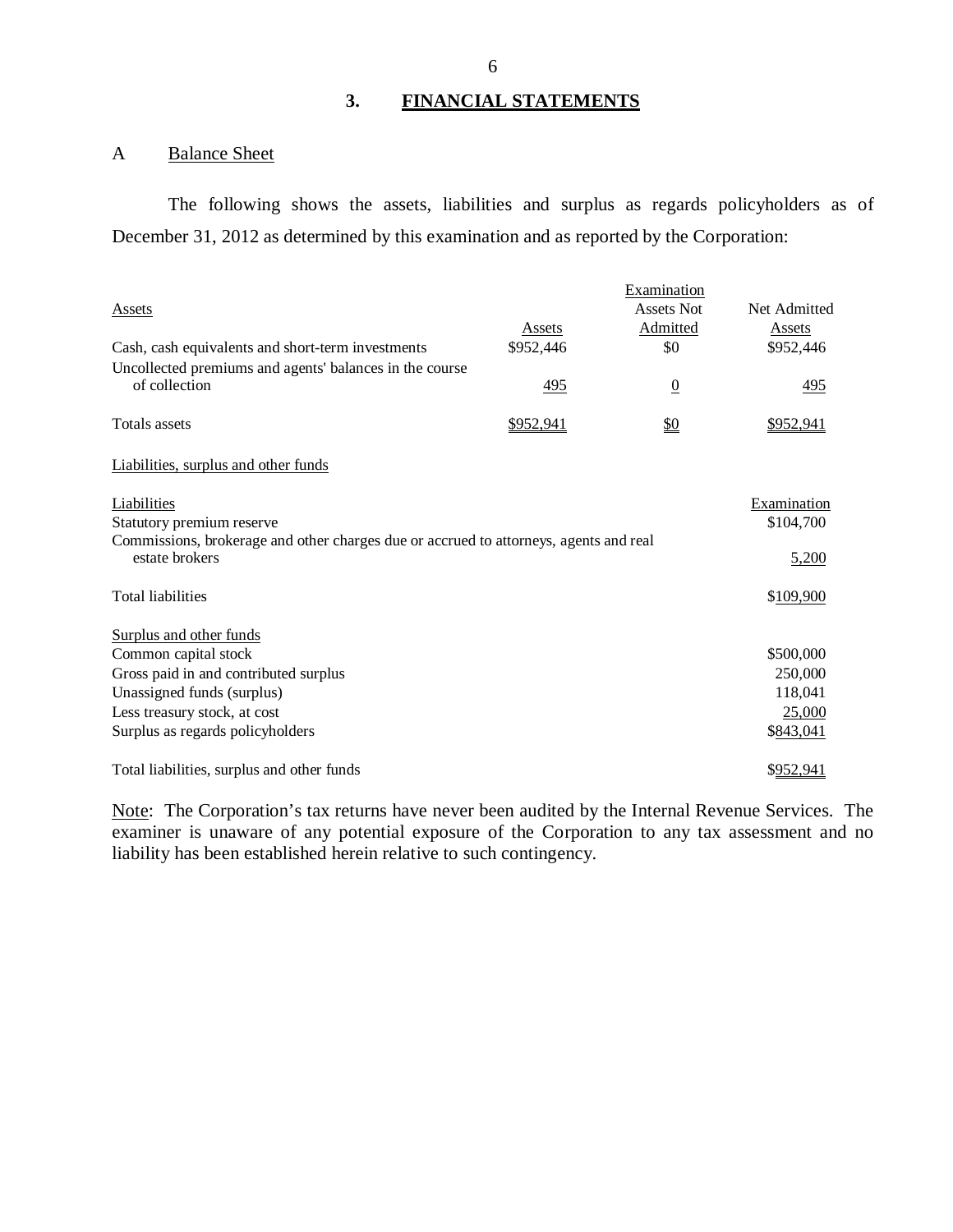### **4. COMPLIANCE WITH PRIOR REPORT ON EXAMINATION**

<span id="page-8-0"></span> have been deemed irrelevant based on the fact that the Company ceased writing business in the first quarter of 2013. Therefore, it was not considered necessary to verify the Company's compliance with those recommendations. The prior report on examination contained several comments and recommendations, which

### **5. SUMMARY OF COMMENTS AND RECOMMENDATIONS**

This report on examination contains one recommendation.

#### ITEM PAGE NO.

#### A Management

 It is recommended that the Corporation maintain the minimum required number of directors pursuant to its by-laws and Section 6402(e) of the New York Insurance Law. 3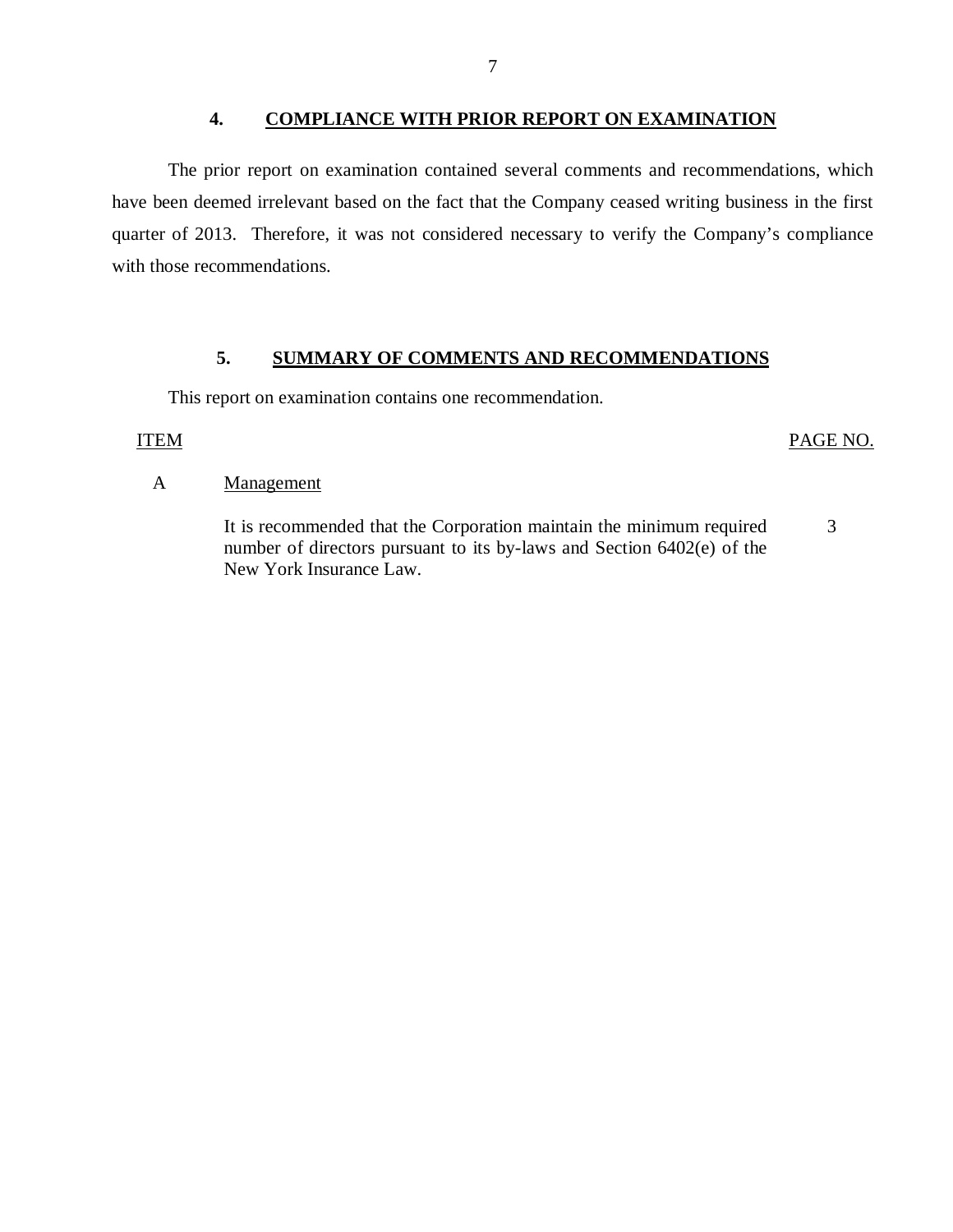Respectfully submitted,

/s/

 Senior Insurance Examiner Veronica Duncan Black

STATE OF NEW YORK ) COUNTY OF NEW YORK ) )ss:

Veronica Duncan Black, being duly sworn, deposes and says that the foregoing report, subscribed by her, is true to the best of her knowledge and belief.

 $\sqrt{s/2}$ 

Veronica Duncan Black

Subscribed and sworn to before me

this day of , 2014